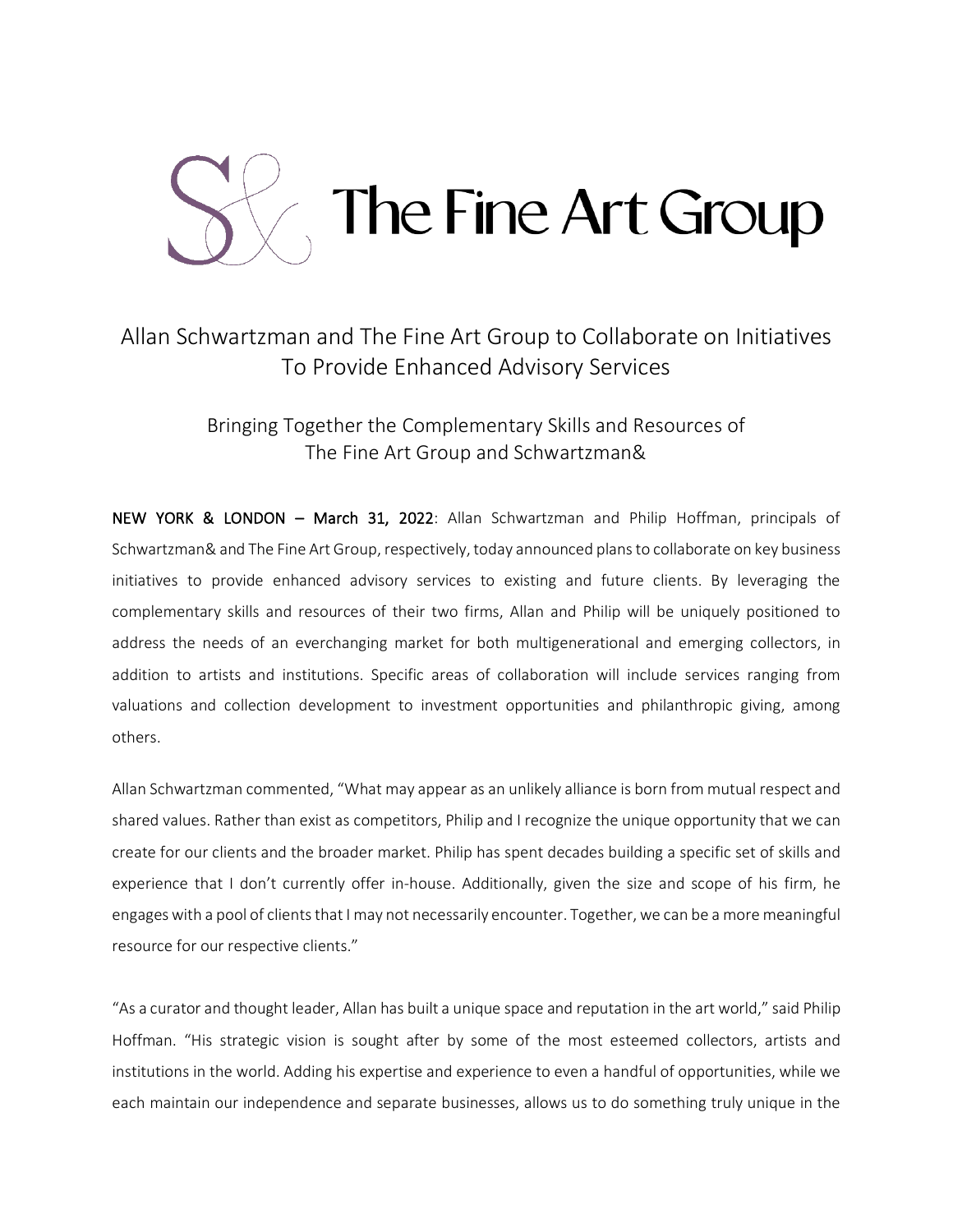marketplace. And as our firm has recently expanded our presence in the United States, this alliance with Allan and his team is perfectly timed. We both believe deeply in the future of collecting, and together we have the collective knowledge and resources to address not only today's market but to help shape the future."

Over three decades, Allan and Philip have distinguished themselves and built successful businesses serving clients across all aspects of the art world. Beginning his career as a curator and a founding staff member of the New Museum of Contemporary Art in New York, Allan has guided the formation of private and public collections, executed legacy and market development strategies for artists (including estates and foundations), and formulated cultural development plans for civic projects – services now part of his firm, Schwartzman&. Philip began his career in the financial services industry before joining Christie's and rising to the level of the Deputy CEO of Europe. He then spent 20 years, building his firm, The Fine Art Group, into an international market leader in art investment, art finance and art advisory that operates in six countries.

The idea of a potential collaboration between the two firms gathered steam when Jan Prasens was appointed Deputy Chairman of The Fine Art Group in September 2021. During his more than two decades at Sotheby's, Jan worked closely with Allan Schwartzman and was eager to explore ways to work together. While the collaboration does not include any financial investment or ownership stake in each other's firms, The Fine Art Group's New York-based team will share space with Schwartzman& in their West 22<sup>nd</sup> Street offices in Chelsea.

## About Schwartzman&

Headquartered in the Dia Art Foundation building in New York, [Schwartzman&](https://www.schwartzmanand.com/advisory-services) offers comprehensive advisory services to the full spectrum of individuals and organizations, private and public, involved in forming, assessing, or rethinking the possibilities of art collections. The team of sixteen brings expertise from all aspects of the art world including galleries, museums, auction houses, artist studios and foundations. As part of an ongoing commitment to foster a dialogue around developments in the rapidly changing world of art, Schwartzman& is pleased to help bring the art world symposiu[m Talking Galleries](https://www.schwartzmanand.com/talking-galleries) to New York on April 4 & 5, 2022. The event will bring together museum directors, gallerists, curators, artists, scholars, journalists, non-profit leaders, auction houses and art fair executives to tackle the significant issues facing the art world today. Schwartzman& also recently debuted the podcast [Hope & Dread](https://eur03.safelinks.protection.outlook.com/?url=https%3A%2F%2Fpodcasts.apple.com%2Fus%2Fpodcast%2Fhope-and-dread%2Fid1599610854&data=04%7C01%7CJanPrasens%40fineartgroup.com%7C9219d4137d68480d6d1f08da0b717d5c%7C898d5f9c93d3464f9678707611dd6b61%7C1%7C0%7C637834879300698819%7CUnknown%7CTWFpbGZsb3d8eyJWIjoiMC4wLjAwMDAiLCJQIjoiV2luMzIiLCJBTiI6Ik1haWwiLCJXVCI6Mn0%3D%7C3000&sdata=GiMzEcZOhBiKmRiCTtdQ258BmCmmzVr0bpwdoyhs2es%3D&reserved=0) in collaboration with Charlotte Burns. The documentary series examines recent clashes of power in culture with interviews by more than 30 guests, from artists to museum directors, philanthropists to politicians.

## About The Fine Art Group

Recently marking its 20<sup>th</sup> anniversary, [The Fine Art Group](https://www.fineartgroup.com/) is an independent global team of nearly 60 advisors and art finance experts committed to supporting clients across all collector markets through its